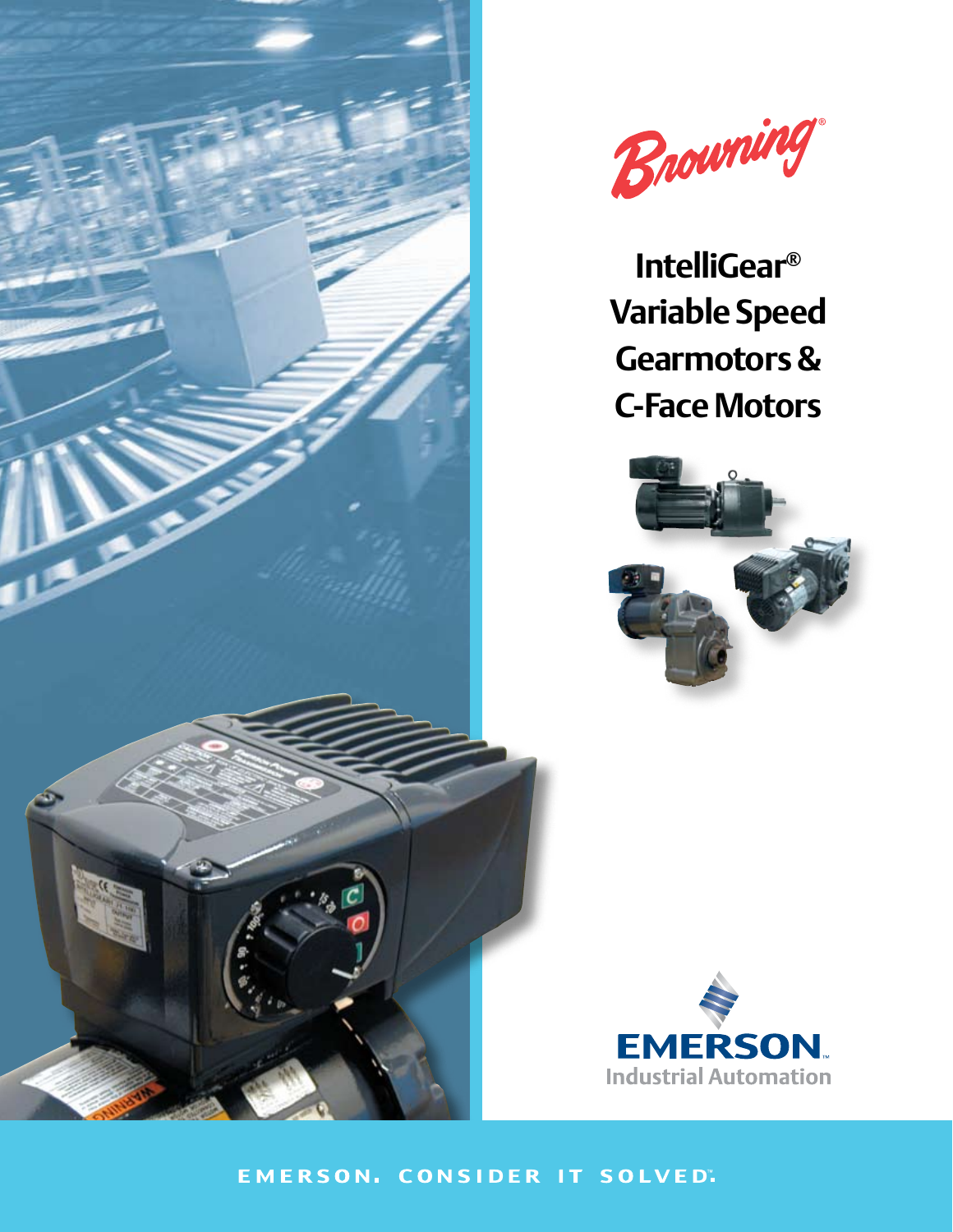**CbN Inline Helical**





**INTELLIGEAR** products combine advanced open loop vector technology with the convenience and reliability of a variable frequency drive mounted to the conduit box of a gearmotor or NEMA c-face motor. Each one is factory wired and pre-programmed for optimum performance with the motor.

> **OtN Right Angle Helical Bevel**

**MbN Helical Shaft Mount**



# **Washdown C-Face Motor**





**IRA Right Angle Worm**

**HWN Right Angle Helical Wom**





**PD P1 P2 P3 P4**



**LOCAL**

**R**

**REMOTE**



**Start/Stop Speed Pot.**



**Speed Pot.**



**Speed Pot. On/Off (by others)**

**Internal Pot. On/Off (by others)**



**Keypad**

**DIVERSE SPEED CONTROL OPTIONS** SELECT FROM A VARIETY OF LOCAL AND REMOTE<br>OPTIONS TO MEET YOUR SPECIFIC APPLICATION NEEDS

**0-10 VDC**

**4-20 ma Signal Following (by others) OR**

- No need to learn how to program the drive factory setup
- Factory wiring minimizes risk of installation errors
- Pre-tested Motor/Drive performance for excellent breakaway torque
- Eliminate cost of wiring between motor and controller
- No cost/time required to mount controller
- • Eliminates "standing wave" phenomenon at motor

**TEFC C-Face with Worm Gear**

**TEFC C-Face Inline Helical**





## **IntelliGear Advantages Versus Mechanical Variable Speed**

- Reduced maintenance cost
- Reduced machine downtime
- 97.5% efficiency means lower operating cost
- • Wider constant torque speed range
- Soft starting reduces system wear
- No extra cost for remote control



### **IntelliGear Advantages Versus Separate Wall Mount Inverters**

**RP Profibus DP**